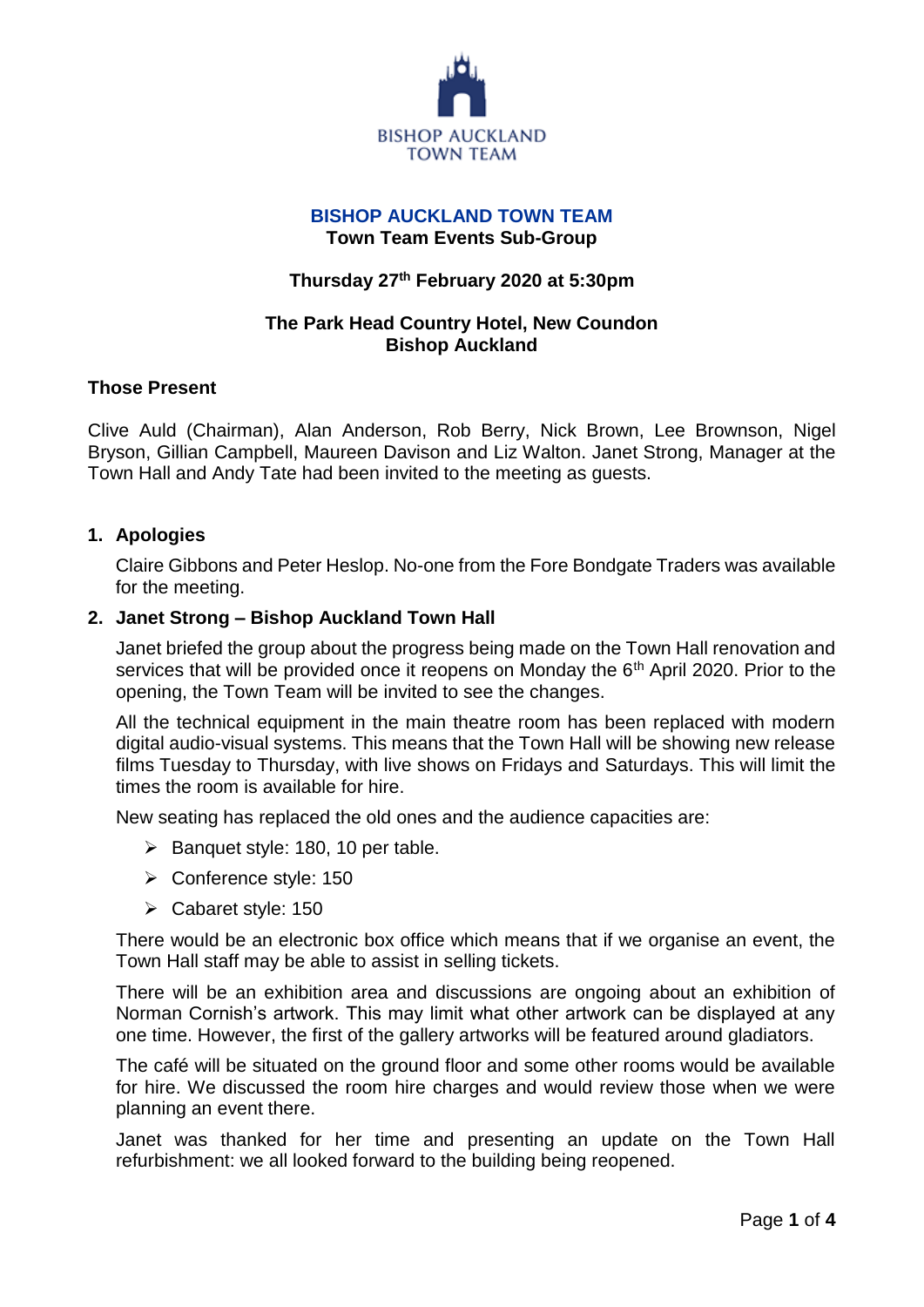# **3. Minutes of the Previous Meetings:** Thursday 13 th February 2020

The minutes were accepted as a true record of the proceedings.

## **4. Matters Arising**

Actions from the previous meeting on the 13<sup>th</sup> February 2020 had been completed.

| <b>REF</b>  | <b>ACTION</b>                                          | WHO?              | <b>WHEN</b> |
|-------------|--------------------------------------------------------|-------------------|-------------|
| 1           | Invite Janet Strong to a future meeting                | <b>Alan</b>       | 12:3:2020   |
| $\mathbf 2$ | Confirm banners advertising organisations              | <b>Alan/Clive</b> | 27:2:2020   |
| 3           | Confirm Spectrum Roller Skaters: not available         | <b>Alan</b>       | 27:2:2020   |
| 4           | Approach Army for $VE$ Day $-9$ <sup>th</sup> May 2020 | Clive             | 27:2:2020   |
| 5           | Submit funding bid to Town Council                     | <b>Nigel</b>      | 18:2:2020   |
| 6           | <b>Raffle Prizes</b>                                   | All               | 27:2:2020   |

## **5. Andy Tate**

Andy was from Spennymoor and had a proposal to have a pop-up crazy golf course, bar and other amenities in the Beale's building. Businesses may be able to have stalls to serve the visitors to the facilities and provide other activities around which to have a community activity centre.

He had spoken to the owner, who was keen to see a local development. Andy discussed the background and other projects that he'd been involved with. If successful, the model could be used in other Towns.

Various views were aired and – while there was support for the project in principle – there were some things that needed to be checked out. First there was concern about the state of the interiors of the building. As the building is on the Heritage Action Zone list to bring back into public use, Nigel agreed to contact the HAZ Project Manager, Annalisa Ward to identify the condition of the building.

Second we would need to determine what the position would be regarding insurance. It was agreed that we would check these two points out and if Andy could clarify his proposal and confirm the agreement of the building owner, we could review the proposal at out next meeting, on Thursday 12 March 2020.

Clive thanked Andy for his time and the idea he had brought to the Town Team.

- **6. Events Booklet 2020:** Lee reported that the booklet was at the printers and its publication was imminent. Once available, we should circulate the booklets to targeted outlets and promote it on Social Media.
- **7. Banners in Newgate Street 2020:** Alan would be confirming with the advertisers that had 2019 adverts, if they want to renew their commitment for this year. We know at least two have dropped out. Where advertisers were not renewing for 2020, we would seek alternative advertisers and seek to put temporary attachments to the existing banners. This would depend on costs, as the banners will be replaced again for 2021.

Lee had approached Auckland Project to see if they would sponsor the banners for 2021. However, they felt that it would appear as though they are 'taking over the Town' so we would need to find another sponsor. We would also need to consider a new design.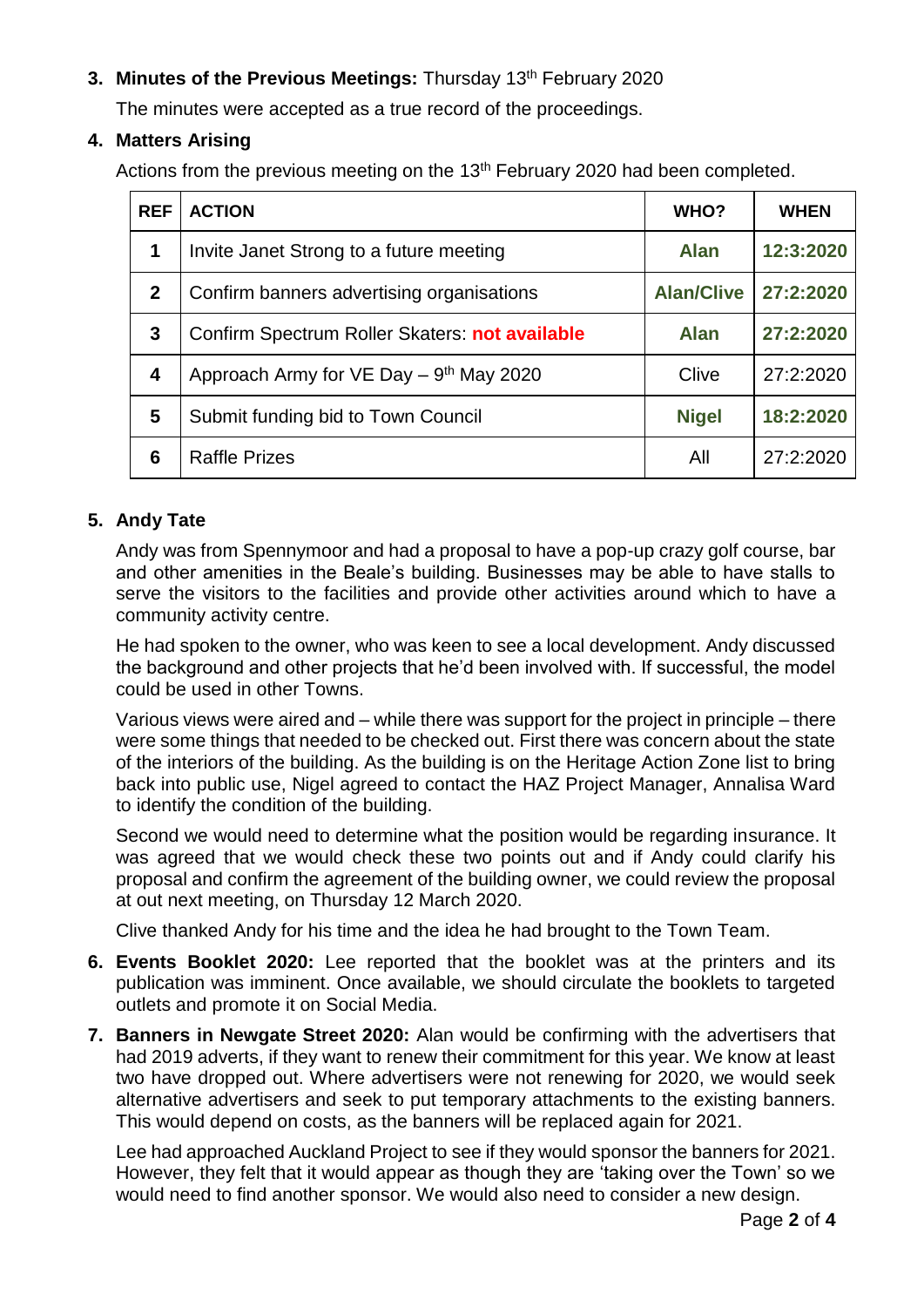## **8. Easter Eggstravaganza - Saturday 11th April:**

A discussion took place about what we needed to organise for the Easter Eggstravaganza event. The following was agreed:

- $\triangleright$  We would run a Tombola and members of the group should seek prizes.
- $\triangleright$  The 'Eggs in the Nest' hunt would be run again and we needed the 12 shops identified and cards printed, once the shops were known.
- $\triangleright$  Clues for an egg/rabbit hunt should be drawn up so that it takes people around the Town. 6 would be needed that would lead to the next one or you could deduce the location from a single clue itself.
- $\triangleright$  We would retain the Face painter, as she is always popular with the children.
- $\triangleright$  Gillian has a video feature that can capture people in action against a green background. When linked to a television, it can show them being chased by dinosaurs, in a shoot out etc. It was agreed that we check out the practicalities with a view to hold it as a feature of the Eggstravaganza. We might be able to sell the videos.

#### **9. VE Day: Saturday 9th May 2020**

Most organisation is in place but a venue for the concert is still outstanding. After a wide discussion, it was agreed that:

- $\triangleright$  Rob will confirm with the band that we are going ahead and will confirm the venue later.
- $\triangleright$  The McIntyre's Shop should be our first choice, if it was available. Clive is in discussion with the owner and will confirm as soon as possible.
- $\triangleright$  Lee has discussion with Liz Fisher if the ex-Home Bargains shop could be used. Liz will review the practicalities and get back to us. If available, it should be our second option.

In either venue, catering for food and a pop up bar – licensed – will be needed. At our next meeting we should confirm what is in place and the remaining items that need to be actioned.

#### **10.Advent Windows 2020**

Nigel briefed the Group about a recent meeting of the Advent Windows Working Group. The following were the key points:

- $\triangleright$  The event had been well received and in a survey of those taking part, they had all thought it had been good.
- $\triangleright$  The artist, Laura Brenchley, received lots of praises for her interaction with the children.
- $\triangleright$  David Pott had submitted a summary of the proceedings to Northern Heartlands and it highlighted a very successful event.
- $\triangleright$  This year, David and Pam would not be able to management the event and it had been agreed that Jane Crawford from Daisy Arts would be the paid Project Manager.
- $\triangleright$  In principle it had been agreed to take a Christmas tradition, holly, mistletoe, etc and research how it came about. This information could then be used a as base for a window decoration.
- $\triangleright$  The Town Team would need to identify and apply for a grant to fund the event.